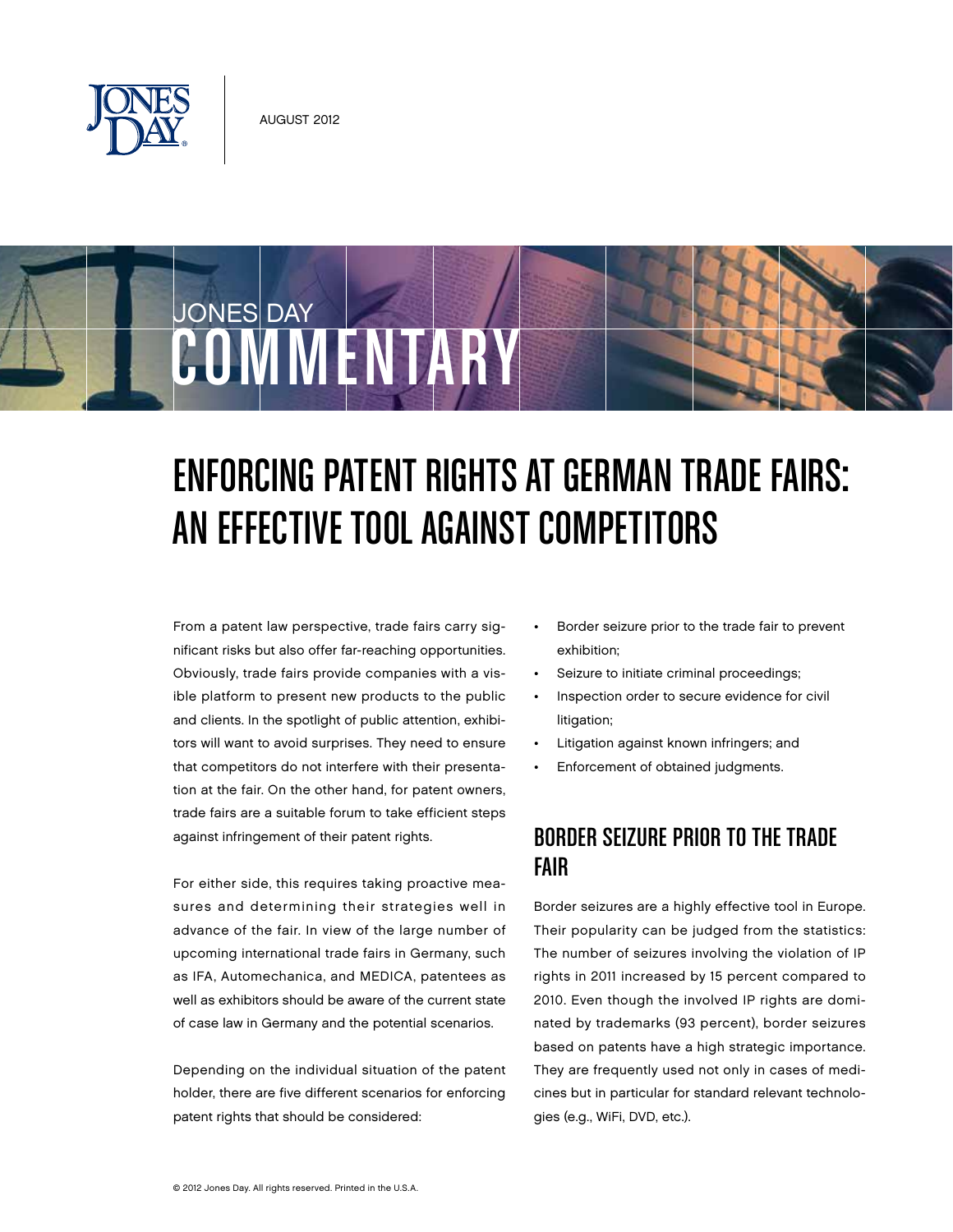European border seizures are fast and effective for securing patent rights. Based on EU Regulation 1383/2003, a patent holder can apply for a European border seizure for infringing goods imported directly from a non-EU member state into a EU member state (e.g., from the U.S. directly to Germany). The patentee must only show that the goods are suspected of patent infringement with a sufficient likelihood. Also, the customs officers must be able to verify easily whether certain goods infringe or not.

This gives a priority to border seizures concerning patents in standard scenarios where the standard used by the product is named on the package or drugs where the protected compound is named on the package or in the leaflet.

However, other scenarios are possible if sufficient information about the infringing product is available. These might include cases of expected shipments of goods from non-EU markets.

In the context of a trade fair, border seizures carry the advantage that the infringing goods are detained before they can reach the showrooms. Because trade fairs usually take place only for a short term, even few days of detention by customs might be sufficient to hinder a competitor's presentation of a new product at the fair.

In addition to this interference effect, border seizures allow the patent holder to learn about the infringing product's origin and distribution channel. The patentee also has the opportunity to inspect detained goods and to analyze samples in order to assess infringement of the seized products. If the infringer objects to the detention, the patent holder must initiate infringement proceedings before a national civil court within 10 business days.

As an alternative to the European border seizure, a national German border seizure is applicable if the infringing goods are imported from an EU member state into Germany. The border seizure is then based on national provisions that require, as opposed to the European border seizure, that the patentee show that infringement is not merely likely but evident. Moreover, after a detention, the applicant must provide an enforceable court decision within two weeks.

For a potential infringer, it is difficult to implement effective counter-measures hindering the grant of a border seizure request, as the customs authorities do not assess in detail whether the goods actually infringe. Even though there is no established practice, previous cases have shown that declaratory actions for noninfringement or other measures in cooperation with the customs officials may lower the border seizure risk.

#### Seizure at the Fair Based on Criminal Law

Seizures conducted by the prosecution authorities are another effective option. Most infringers will regard the threat and the negative publicity of criminal proceedings seriously, compared with the threat of "mere" civil proceedings.

Seizures can be based on criminal law since under German law the intentional infringement of patent rights also constitutes a criminal offense. The seizure's purpose is then (i) to stop the perpetuated breach of the penal provision and (ii) to secure evidence for a criminal procedure following the seizure. A further advantage of these seizures is that they allow the detention of goods that are not officially declared at the customs authority.

The practical implementation of the procedure varies depending on the practice of local public prosecution authorities. For the Automechanica trade fair in Frankfurt, for example, the public prosecutors in Frankfurt, together with the customs authority in Darmstadt, have developed the "Darmstädter Model" as an effective non-bureaucratic way to seize counterfeited or pirated goods having their origin in non-EU member states.

### Inspection Order to Secure Evidence for Civil Litigation

Inspection orders are widely used in Germany in preparation of infringement actions. They allow for the inspection of the potentially infringing item at an earlier stage in order to clarify whether there is a case of infringement. Trade fairs,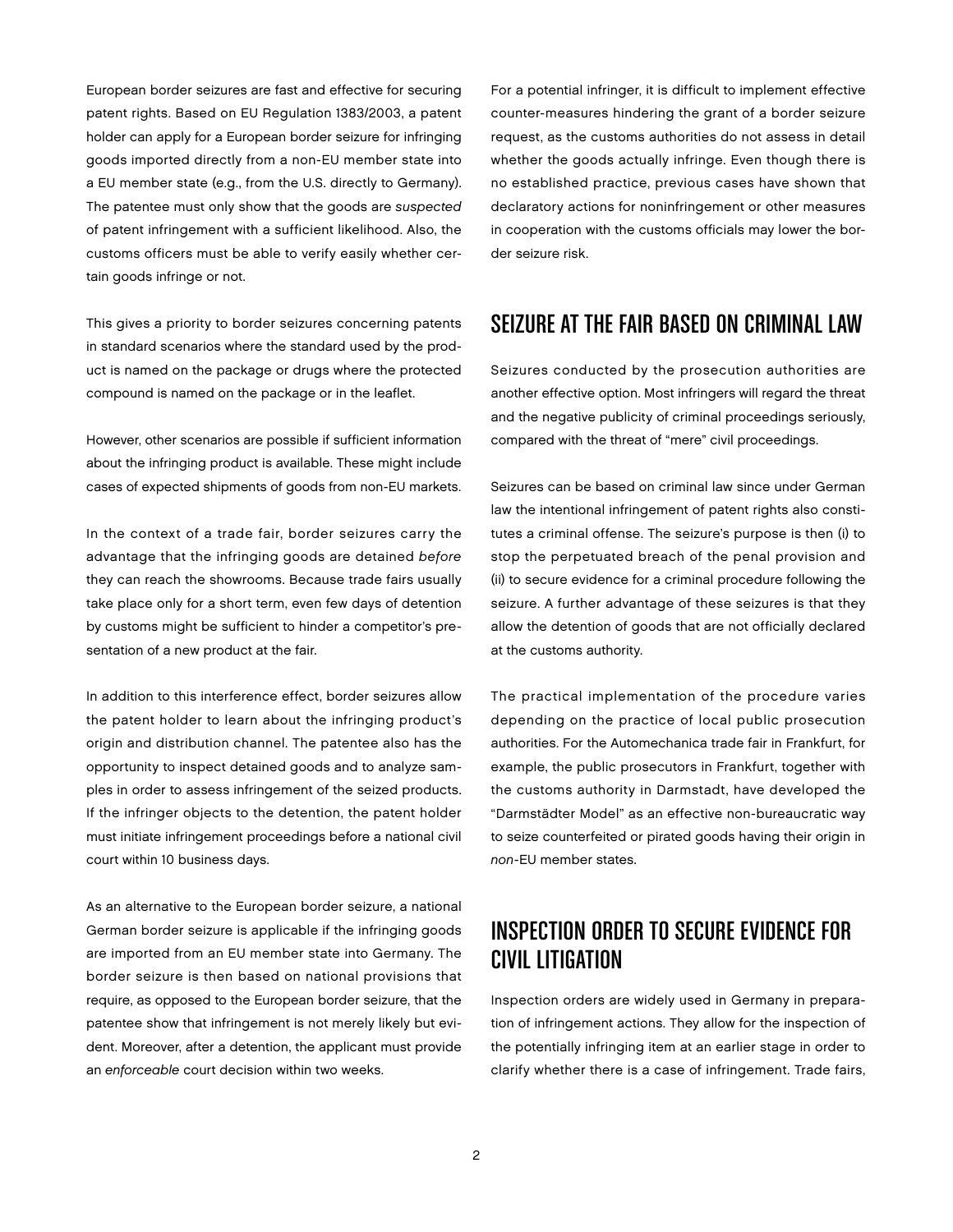particularly in international infringement settings, are well suited for such inspections: "raiding" the competitor's booth will provide access to the latest product portfolios.

A German court will grant an inspection order once the patentee shows sufficient prima facie likelihood of patent infringement. The ordered inspection is then conducted in the form of a stand-alone evidence-taking proceedings. These evidence proceedings determine de facto the outcome of the later infringement proceedings prior to the filing because (i) the expert opinion can serve as independent court expert opinion with full evidentiary value in any subsequent main proceedings, and (ii) the court decides on essential questions of infringement in formulating its decision to hand over the finalized expert opinion to the patentee. In practice, the court-appointed expert is often selected based on the proposal of the patentee.

Most German patent courts follow the so-called "Düsseldorf Model," which consists of two separate proceedings: (i) the stand-alone evidence procedure before court, as described above, and (ii) a preliminary injunction against the infringer to authorize the inspection of the infringing product. The preliminary injunction is typically granted in ex parte proceedings, i.e., without a prior hearing of the infringer. The inspection is then conducted by the expert appointed by the court and a bailiff. Typically, the patentee's attorney and patent attorney are also present to witness the inspection, provided that they have been sworn in to not disclose the information to anyone, including the patentee, before the court has ruled on any confidentiality issues that the defendant may raise after the raid.

### Litigation Against Known Infringers

In case of an upcoming litigation, a patentee may use the trade fair as a platform for (i) handing over a warning letter, (ii) applying for and enforcing a preliminary injunction, or (iii) serving a complaint.

Handing Over a Warning Letter. A warning letter avoids the possibility that the plaintiff would have to bear the litigation costs in case the defendant immediately acknowledges the plaintiff's requests for a preliminary injunction or action on

the merits, which quite frequently happens for infringing acts at trade fairs. The warning letter handed over at the trade fair notifies the potential infringer about the patent infringement and requests the potential infringer to cease and desist from continuing infringement, as well as to acknowledge liability for damages, setting a short deadline for voluntary compliance.

Applying For and Enforcing a Preliminary Injunction. Even though preliminary injunctions ("PIs") are granted in patent matters only in exceptional cases because of the usually involved complex technical facts, the number of German PI proceedings has increased over the last years. Exhibiting an infringing product at a trade fair can serve as the basis for such exceptional case and may cause a court to grant a PI even on short notice.

A PI in patent matters needs to meet each of the following criteria:

- There is no complex technical assessment and a clearcut infringement is present;
- The patentee can show urgency for its PI request; and
- The validity of the patent is to be deemed "secure" (e.g., because the patent was affirmed in a contradictory procedure such as opposition proceedings or a nullity action, or third parties have taken a license for the patent).

Criteria supporting the likelihood of granting a PI also include: (i) imminent expiration of the patent, (ii) impending significant losses for the patentee's market position, and notably, due to their short duration, (iii) trade fairs. Usually, courts will grant PIs only after hearing the opponent (inter partes PI). Offering infringing goods at trade fairs, however, might justify in certain cases even an extraordinary circumstance for granting an ex parte PI, without hearing the defendant prior to granting the order.

From the potential infringer's perspective, the existing ex parte PI risk at trade fairs may be reduced by the filing of a protective letter ("PL") (Schutzschrift). This tool is somewhat exclusive to German civil procedure: The alleged infringer deposits the PL with court as an anticipatory defense prior to the trade fair and explains why a potential PI request would be unfounded. PLs are governed by established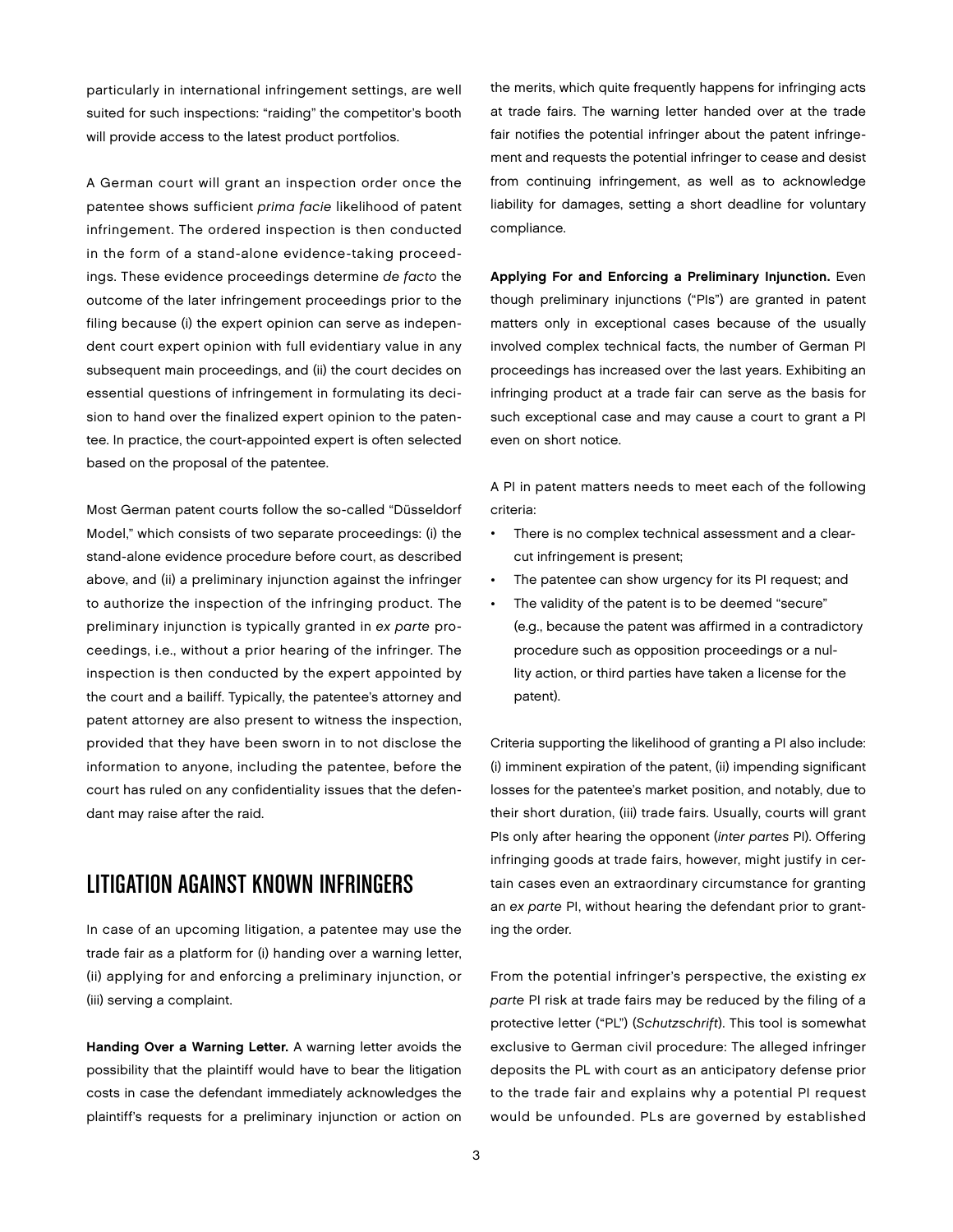German case law. They are generally accepted as a preventative means against ex parte PI requests. Courts are, however, not legally bound to take the PL into account.

Moreover, it has to be noted that PLs should only be filed if they contain reasonable arguments. As outlined, in patent matters, ex parte PIs are in practice very rare and granted by courts only in extraordinary circumstances. But one of these circumstances is an unconvincing PL.

Serving a Complaint. In cases where the patent infringement situation is too complex for a PI or the patent's validity has not been reaffirmed, serving a complaint for an action on the merits at the fair can be advisable. In the case of a foreign defendant, this option permits the avoidance of the cumbersome service of process in a foreign country and is cost efficient since no translation of the complaint is required. The German court will then conduct normal court proceedings and schedule a date for an oral hearing. If the infringer does not appear in court at the hearing, a default judgment will be rendered, which can be enforced with the same legal effects as a normal judgment.

#### Enforcement of Already Obtained German or Non-German Judgments

Trade fairs may also provide a forum to secure previous defendants in already concluded court proceedings. Provided that a patentee is already in the possession of an enforceable judgment, the following scenarios can be considered for the trade fair:

Injunction Claim of a German Judgment. If the defendant continues with infringement by displaying an identical or only slightly amended embodiment at the booth, the patentee can apply for a PI including a confiscation order for the duration of the fair. Such PIs are usually granted ex parte. Moreover, the patentee can separately apply for enforcement procedures requesting the seizure of all infringing goods and catalogues exhibited at the booth, as well as for issuing a court order obliging the defendant to pay a penalty to the state treasury.

Damage Claim of a German Judgment. The plaintiff can also seek enforcement of payment or litigation cost claims at the fair. A bailiff can seize any goods of value at the booth, such as product samples on display or business equipment such as computers, flat screens, projectors, etc. Experience has shown that defendants often voluntarily opt for settling up their debts in order to continue their business at the trade fair rather than having their booth or goods confiscated.

Enforcement of Foreign Judgments in Germany. If foreign judgments entitling a party to claim payments are available, patentee may consider enforcing these judgments at the German fair. For this, the patentee should apply for a "declaration of recognition and enforceability" of the foreign judgment in Germany. While judgments rendered in non-EU member states require a comprehensive recognition procedure, judgments from courts in member states of the EU can profit from a simplified procedure and will not be reviewed in substance. This ensures a quick transformation in an enforceable title under German law.

#### Summary and Conclusion

German trade fairs provide patent owners with a platform for efficient enforcement of their patent rights. Patent owners can choose between different tools depending on the individual fact scenario. Easily detectable infringement can be prevented by initiating border seizures or criminal seizures. Complex patent litigations can be started by serving the complaint at the fair, avoiding the usual obstacles and delays due to translation and service abroad. Also, preliminary injunctions remain the tool of choice for a trade fair in suitable scenarios.

Enforcement of rights at trade shows enables fast and visible results. But it also requires proactive steps to be taken well in advance of the trade fair. Both exhibitors and patent owners should be aware of available measurements to be able to act quickly, either on the offense or defense, within the usually narrow time frame of the fair.